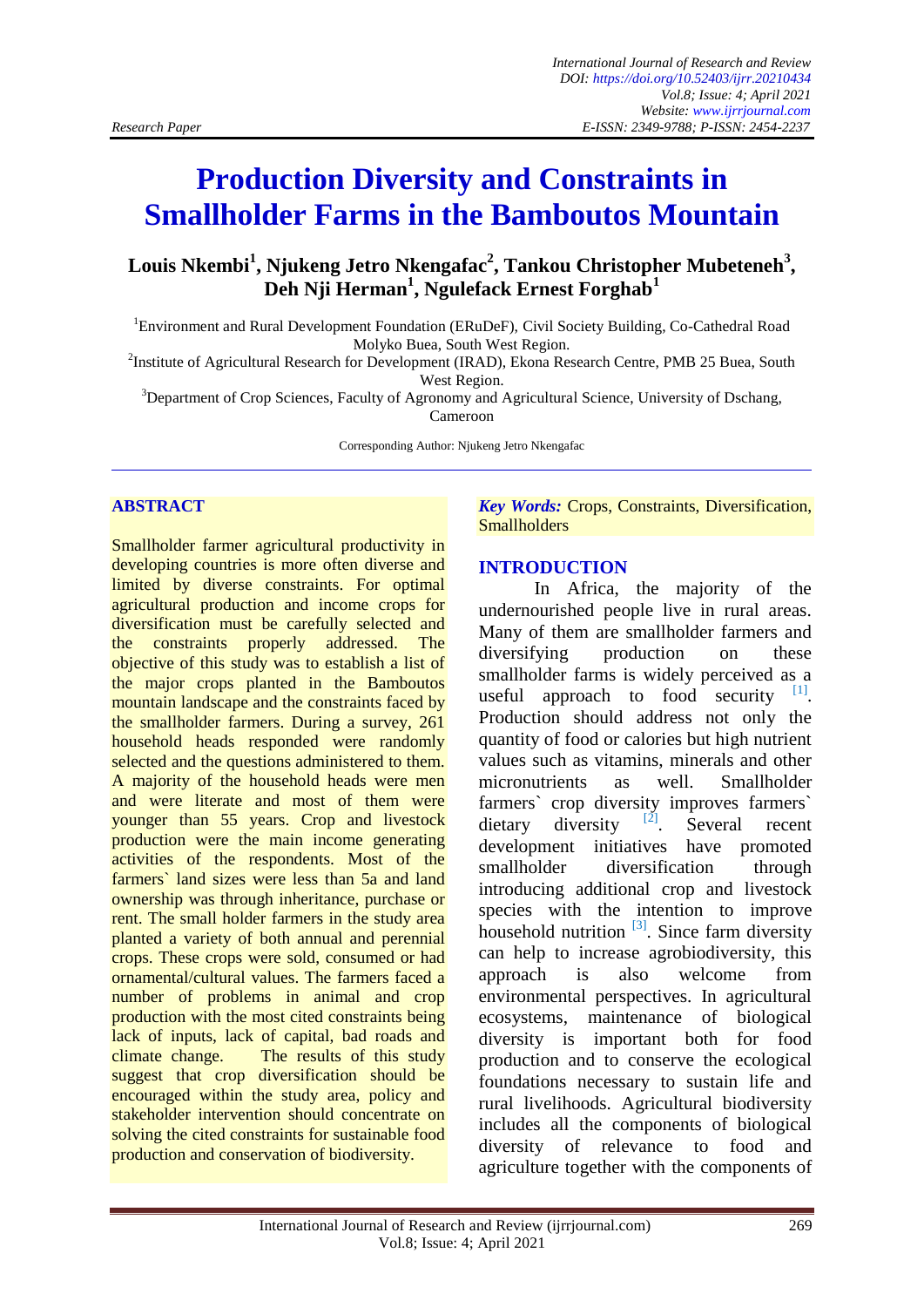biological diversity that constitute the agroecosystem: the variety and variability of animals, plants and micro-organisms, at the genetic, species and ecosystem levels, that sustain the functions, structure and processes of the agroecosystem  $[4]$ . This diversity has been shaped by farmers and communities and remains a key element of the livelihood strategies of poor, small-scale farmers throughout the world. Production diversity is considered a critical measure of the agricultural health of the world. Not only does increased production diversity contribute to nutrient production and consumption, but it acts as a safeguard against food shortages due to pests and diseases by spreading the risk  $[5]$ . As a result, production diversity is often highlighted in global discussions related to food security. Individuals who are food secure and have the ability to acquire adequate food for a healthy and active life, are more likely to be able to contribute significantly to the economy than their undernourished counterparts [\[6\]](#page-7-1).

Crop diversification is the introduction or development of additional crops to the existing farming system  $\begin{bmatrix} 6 \end{bmatrix}$ . Horizontal crop diversification is the addition of more crops to the existing cropping system <sup>[\[7\]](#page-7-2)</sup>. Crop substitution and adjustment which are related to the primary concept of crops diversification are ways of optimizing profit and managing land  $[8]$ . Diversification at farm level involves growing more than one crop in order to achieve self-sufficiency which is different from diversification at national level. At the national level, crop diversification will require additional resources and management of a specific or group of drops sold freshly or value added to increase profits<sup>[\[9\]](#page-7-4)</sup>.

Smallholder farming continues to play a key role in agriculture. However, they face a lot of constraints ranging from climate variability, lack of appropriate infrastructure, poor farming skills, soil degradation  $\left[10\right]$ . Drought, pests and diseases often worsen the situation in some cases

resulting in complete crop failure there by perpetuating poverty in rural communities. Soils in most smallholder's farms are highly degraded due to poor farming practices that lead to nutrient depletion without adequate replacement with fertilizers or manures. This often leads to low yields and low farm income.

Mount Bamboutos Landscape is a mountainous area which provides favorable growth conditions of several temperate crops already being cultivated in the area such as potato, cabbage, carrot, leeks etc. However, many more temperate crops could be added such as wheat, pear, etc. Production diversity would open the way for different crop rotation options which would help to curb disease and pest problems. Besides its biodiversity uniqueness, this mountain remains the only ecosystem in the country cutting across three administrative Regions which are West, South West and North West, and involving over 20 villages with a population of 20,000 to 30,000 people. Most of these people depend on the mountain and its biodiversity content for their livelihood; they practice slash-andburn and clear the forest to make way for farmland leading to high rates of deforestation, destruction of water catchments, disappearance of fuel wood and loss in soil fertility  $[11]$ . The Environment and Rural Development Foundation (ERuDeF)- a Cameroonian nongovernmental organization and other stake holders are preparing a 15 year management plant for the Bamaboutos Mountain which will help to restore its biodiversity. This study aims to understand the current production diversity and constraints of farmers in the Bamboutos Mountain. The results will be used by the intervening organisations as they develop and implement the Bamboutos management plan.

## **MATERIALS AND METHODS The study Area**

This study was carried out in the Bamboutos Mountain landscape of the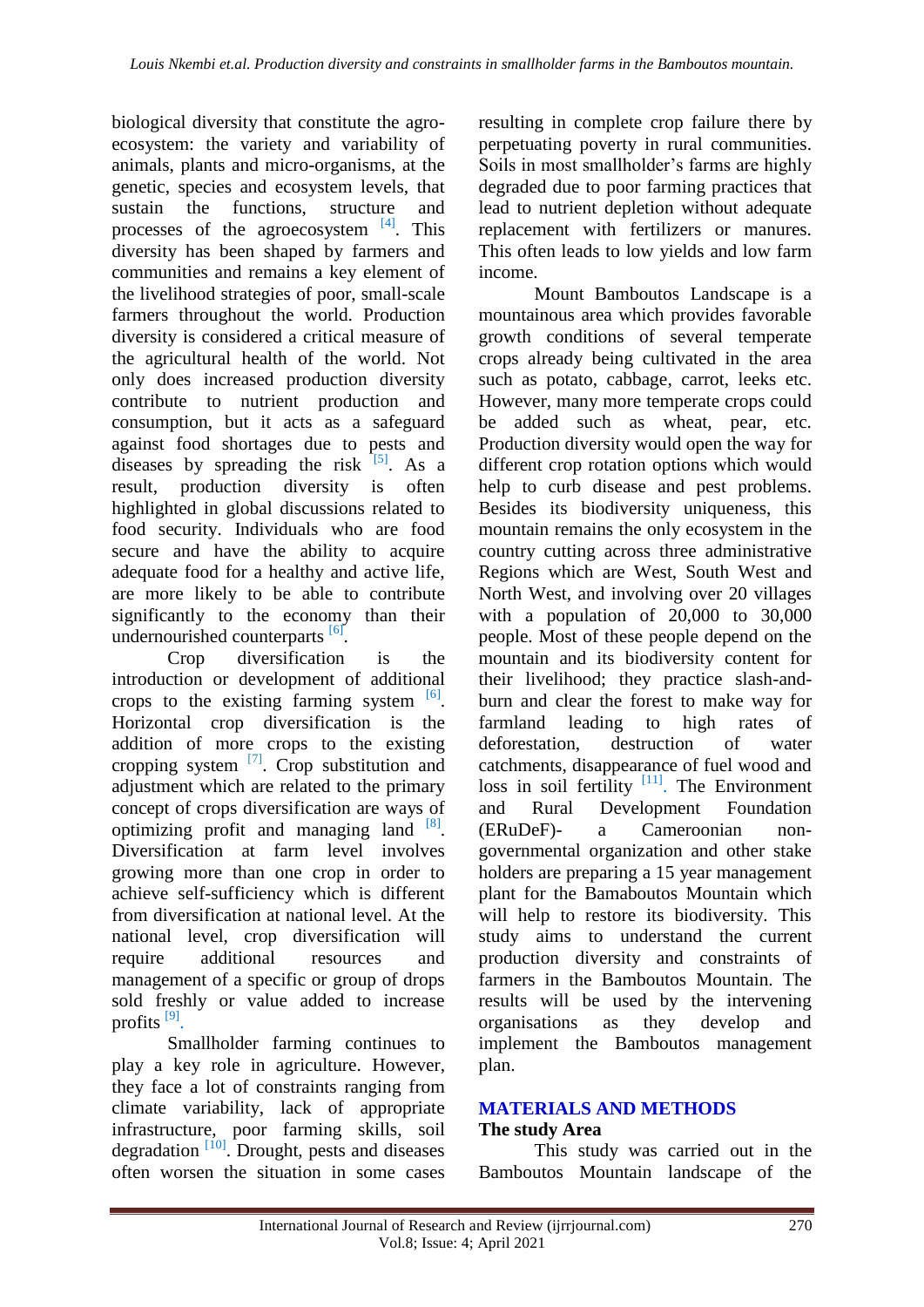Western High Plateau of Cameroon. It lies between latitude 5°32' and 5°51' North of the equator and longitude, 956' and 1009' east of the Greenwich Meridian. The mean maximum temperature is between 20-22˚C; mean minimum 13-14˚C. November has the lowest mean minimum temperature and December the highest mean maximum. Rainfall varies from 1780-2290mm per year with. July and September being the months with the highest rainfall. The monthly average humidity exceeds 80% in July and August while January and February have the lowest relative humidity (average 45 - 52 %). Three main categories of soils can be found in the Bamboutos mountain: soils with andic characteristics, ferrallitic soils and imperfectly developed soils. This offers the advantage that a variety of crops and animals can be produced in the area.

### **Data collection and Statistical analysis**

Eleven villages were randomly selected and questionnaires administered to the farmers in these villages. On a whole, a total of 261 questionnaires were administered. Data gathered included; respondents demographic attributes, land tenure, farm size, agricultural activities, types of crops and trees planted, animal rearing activities, fish farming activities and constraints faced during agricultural production.

Data obtained from the study were analysed, using descriptive statistics (frequencies and percentages). Results were presented in tables and figures. Production diversity on farm was a simple count of different species produced [\[12\]](#page-7-7).

#### **RESULTS AND DISCUSSION**

#### **Demographic attributes of respondents in the study area**

The results as presented in Table 1 show that most (69%) of the household heads were men. A majority (73%) of the sampled population were younger than 55 years, an indication of a very active farming population. There were very few illiterates (16%) with 49% respondent haven resided

in the village for more than 30 years. Duration in a village is an indication of the stability of the respondent. Farmers who stay longer in an area can acquire and own agricultural and livestock assets. The minimum household size was 1, the average 8 and the maximum household size was 45 persons. The large household size confirms the fact that some respondents were polygamists, thus having many wives and children. The mud brick house type was the most common in the study area. House type sometimes used to characterized respondents into wealthy and unwealthy families. Cement block house owners are considered to be wealthier than mud bricks house owners.

| Table 1. Socio economic characteristics distribution |  |
|------------------------------------------------------|--|
|------------------------------------------------------|--|

| Socio economic         | variable             | <b>Freque</b>  | <b>Percent</b> |
|------------------------|----------------------|----------------|----------------|
| variable               |                      | ncy            | age            |
| <b>Sex</b>             | Male                 | 180            | 69             |
|                        | Female               | 81             | 31             |
| age                    | $16 - 35$            | 74             | 28.4           |
|                        | 36-55                | 117            | 44.8           |
|                        | 56-75                | 66             | 25.3           |
|                        | >75                  | $\overline{4}$ | 1.5            |
| education level        | Illiterate           | 42             | 16.1           |
|                        | primary school       | 127            | 48.7           |
|                        | secondary school     | 61             | 23.4           |
|                        | high school          | 26             | 10.0           |
|                        | university           | 3              | 1.2            |
|                        | Degree holder        | $\overline{2}$ | 0.8            |
| duration<br>in         | $1-15$ years         | 51             | 19.5           |
| village                |                      |                |                |
|                        | 16-30                | 83             | 31.8           |
|                        | $31 - 45$            | 55             | 21.1           |
|                        | 46-65                | 59             | 22.6           |
|                        | >65                  | 13             | 5.0            |
| <b>House hold size</b> | $1 - 5$ people       | 93             | 35.6           |
|                        | $6 - 9$              | 98             | 37.6           |
|                        | $10 - 13$            | 42             | 16.1           |
|                        | 14 & above           | 28             | 10.7           |
| <b>Housing type</b>    | Mud brick            | 209            | 80.1           |
|                        | Cement blocks        | 27             | 10.3           |
|                        | bricks<br>Mud<br>$+$ | 12             | 4.6            |
|                        | cement block         |                |                |
|                        | Others               | 13             | 5.0            |

### **Respondents farm sizes and tenure system in the study area**

| Table 2. Farm sizes and land tenure |                                                           |     |      |  |
|-------------------------------------|-----------------------------------------------------------|-----|------|--|
| <b>Variable</b>                     | <b>Variable Details</b><br><b>Frequency</b><br>Percentage |     |      |  |
| <b>Farm size</b>                    | $0.1 - 1.9$ ha                                            | 39  | 14.9 |  |
|                                     | $2-3.9$ ha                                                | 29  | 11.1 |  |
|                                     | 4-5ha                                                     | 13  | 5.0  |  |
|                                     | $>$ 5ha                                                   | 10  | 3.8  |  |
|                                     | Not known                                                 | 170 | 65.1 |  |
|                                     | Inherited                                                 | 126 | 48.3 |  |
| <b>Land tenure</b>                  | Purchased                                                 | 64  | 24.5 |  |
|                                     | Rented                                                    | 62  | 23.8 |  |
|                                     | others                                                    | 10  | 3.8  |  |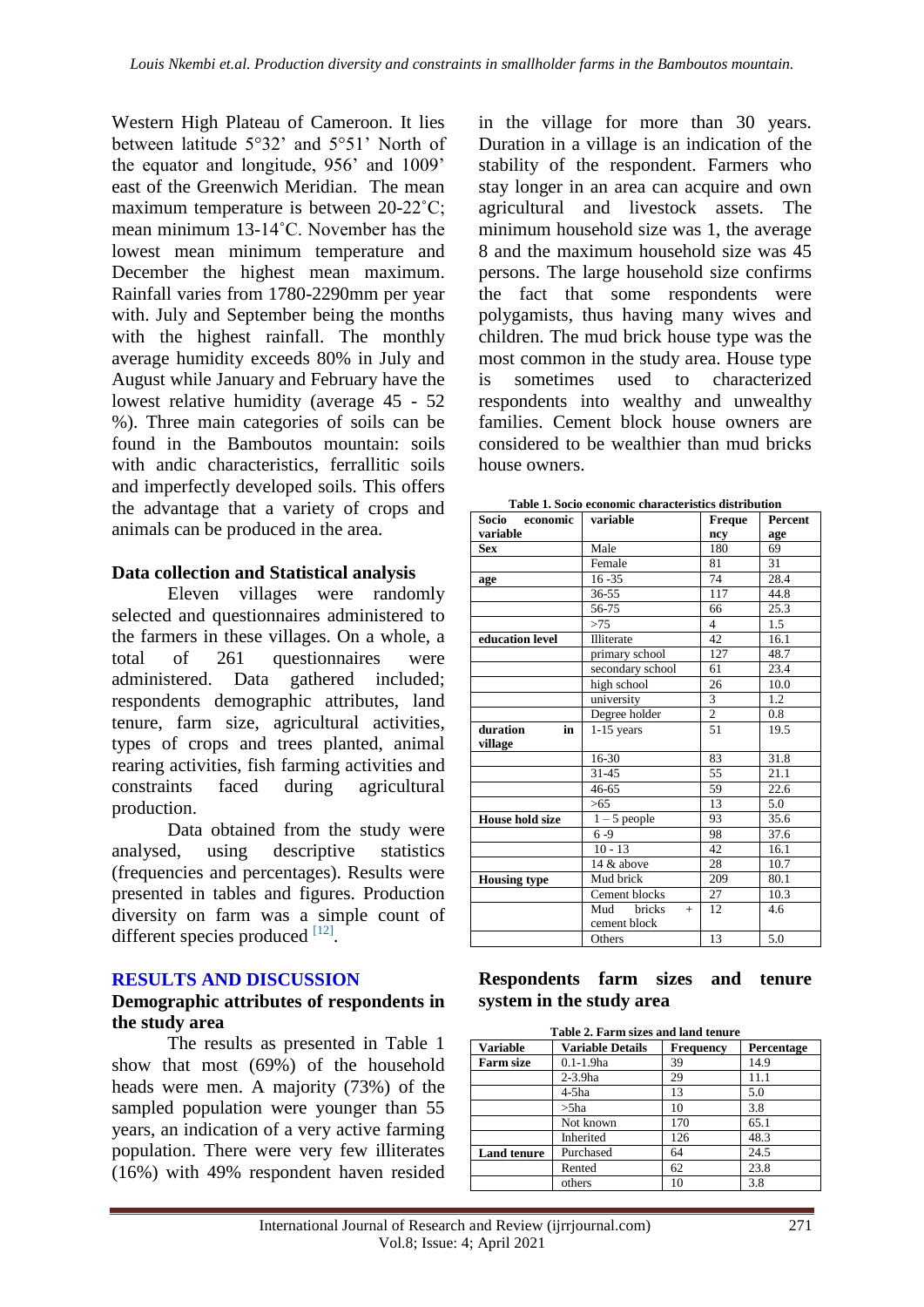Land possession for agricultural practice is an important asset for providing food and non-food needs of the rural households  $\frac{[13]}{[13]}$  $\frac{[13]}{[13]}$  $\frac{[13]}{[13]}$  and access to land is a key factor in reducing rural poverty and ensuring food security  $[14]$ . Thus land ownership is very important for farmers. The results of this study show that a farmer can own land through; inheritance, purchase, rents or other means like share cropping. In this study most farmers acquired their land through inheritance (Table 2). Inherited land is handed from one generation to another. Farm sizes were generally small, less than 5ha. This is a typical characteristic of smallholder farmers. The land size is most often equal to the resources of the farmer. It is important to note here that most respondents (65%) were not able to know their farm sizes. This is a challenge that needs to be addressed especially when inputs are to be distributed to the farmers as a strategy to improved production. The local agriculture extension service will be of much help to the farmers in this like.

### **Respondent's major agricultural outputs and livestock reared in the study area**

The main income generating activities carried out by farmers in the study area were crop production and animal rearing. Table 3 shows that most respondents (68%) were involved in livestock production and fish production was negligible in the study area. Pig and chicken were the most reared livestock. The number of animals/birds ranged between 1 and 50. This shows that the animal farms were generally small. Livestock contributes to food security status of households in different ways such as by providing cash income, nutrition, manure etc [\[1\]](#page-6-0). Studies have shown that households that own livestock are more likely to diversify their diet than those that do not own livestock  $^{[15]}$  $^{[15]}$  $^{[15]}$ 

|  | Table 3. Major livestock reared |  |
|--|---------------------------------|--|
|  |                                 |  |

| Activity/ | livestock | <b>Fishing</b> | Cattle | Pig                      | Goat | <b>Sheep</b> | <b>Chicken</b> |
|-----------|-----------|----------------|--------|--------------------------|------|--------------|----------------|
| Yes       | .78       |                | 20     | $\overline{\phantom{a}}$ | 96   |              | .79            |
| No        | 78        | 242            | 237    | 81                       | 162  | 226          | 70             |
| number    |           |                |        | 30                       | 50   | 50           | - 50           |

#### **Respondents` major perennial crops**

Perennial crops cultivated in the study area had four major uses; for consumption, sale, medicinal and cultural. The most cultivated perennial crops were Avocado and Banana (Table 4). The climatic conditions of the study area are very suitable for these two crops; in fact the study area is one of the best regions of the country for the cultivation of Avocado. Cocoa which is one of the least cultivated perennial crops is not a traditional crop of the area, it is just being introduced. This accounts for the fact that it is being planted in very few farms.

**Table 4. Perennial Crops cultivated**

| Crop (common name) | <b>Scientific name</b> | Number of farms growing it | Frequency (number of farms) |
|--------------------|------------------------|----------------------------|-----------------------------|
| Banana             | Musa spp               | 89                         | 34.0                        |
| Avocado            | Persea americana       | 105                        | 40.2                        |
| Kola nuts          | Cola spp               | 51                         | 19.5                        |
| Mangoes            | Mangifera indica       | 11                         | 4.2                         |
| Coffee             | Coffea arabica         | 11                         | 4.2                         |
| Raphia             | Raphia vinifera        | 22                         | 8.4                         |
| Citruses           | Citrus spp             | 12                         | 4.6                         |
| Guava              | Psidium gaujava L.     | 18                         | 6.9                         |
| Safou              | Dacryodes edulis       | 6                          | 2.3                         |
| Eucalyptus         | Eucalyptus globulus    | 13                         | 5.0                         |
| Sugar cane         | Saccharum spp          | 4                          | 1.5                         |
| Paw paw            | Carica papaya          | 4                          | 1.5                         |
| Pineapple          | Ananas comosus         | 4                          | 1.5                         |
| Cocoa              | Theobroma cacao L.     | $\overline{c}$             | 0.8                         |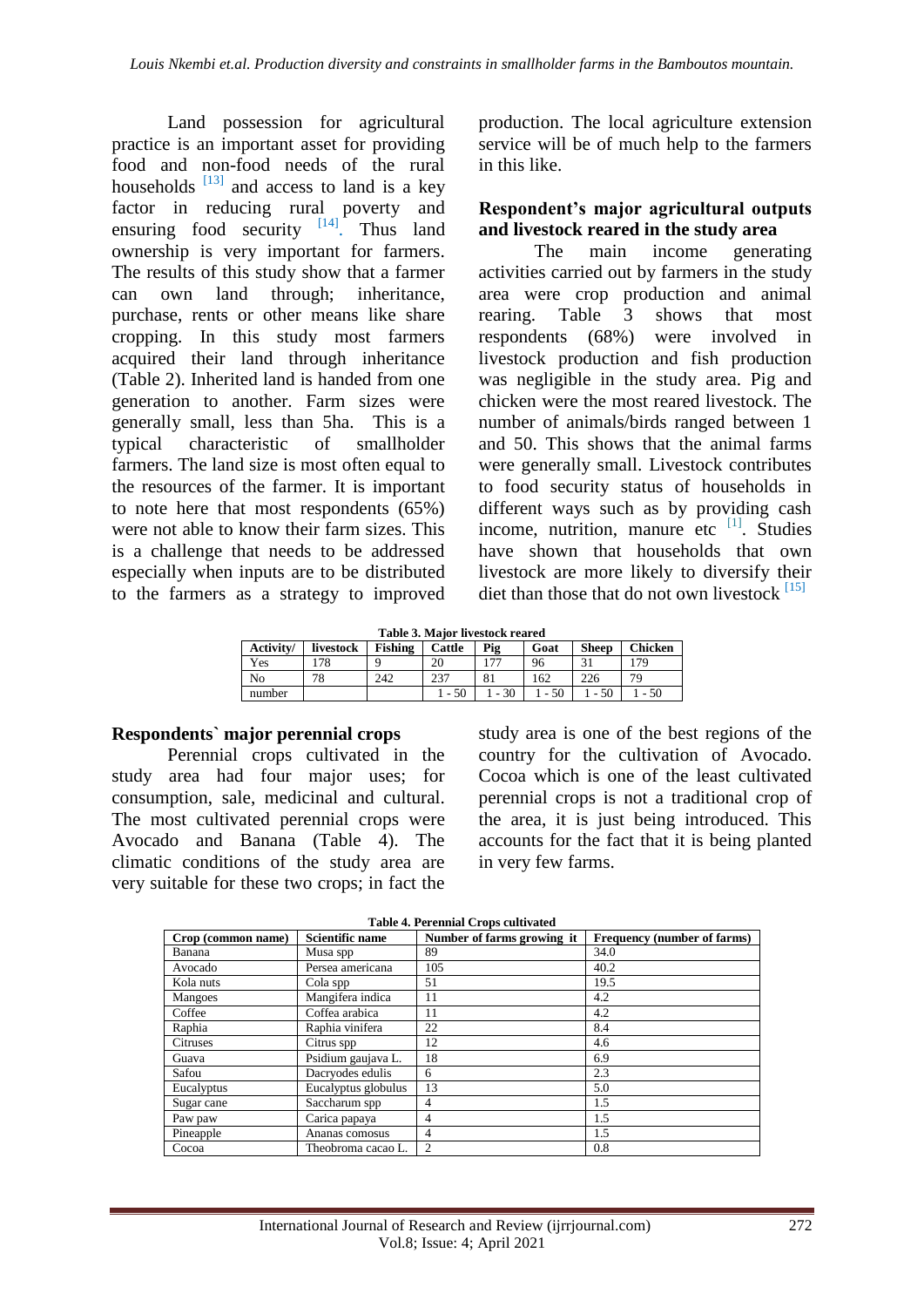## **Respondents' major annual crops**

Annual crops are short cycle crops that are cultivated for consumption and sale. The most cultivated crops are potato, beans and maize (Table 4). These are the stable crops of the study area <sup>[\[16\]](#page-7-11)</sup>. Vegetables and spices are also cultivated for home consumption and sale.

| <b>Table 4. Major Annual crops</b> |                             |                                    |            |  |
|------------------------------------|-----------------------------|------------------------------------|------------|--|
| Crop (common name)                 | <b>Scientific name</b>      | <b>Frequency (number of farms)</b> | Percentage |  |
| Potato                             | Solanum tuberosum           | 184                                | 70.5       |  |
| Cabbage                            | Brassica oleracea           | 45                                 | 17.2       |  |
| Carrot                             | Daucus carota               | 77                                 | 29.5       |  |
| Maize                              | Zea mays                    | 78                                 | 29.9       |  |
| Beans                              | Phaseolus vulgaris          | 85                                 | 32.6       |  |
| Leeks                              | Allium porrum               | 69                                 | 26.4       |  |
| Yams                               | Dioscoria esculenta         | 10                                 | 3.8        |  |
| Persley                            | Petroselinum crispum (Mill) | 11                                 | 4.2        |  |
| Celery                             | Apium graveolens            | 19                                 | 7.3        |  |
| Cocoyam                            | Xanthosoma sagittifolium    | 44                                 | 16.9       |  |
| Onion                              | Allium cepa L.              | 10                                 | 3.8        |  |

### **Pattern of crop diversity practiced by the respondents**

Table 5 presents the extent of crop diversification, where the study used descriptive statistics to describe the extent of crop diversification among the farming households.

**Table 5. Crop diversity pattern**

| No of crops cultivated | <b>Frequency</b> | Percentage |
|------------------------|------------------|------------|
| $-3$                   | 166              | 63.6       |
| - 6                    | იი               | 25.3       |
| - 9                    | 29               |            |

From table 5 it is shown that 63.6% of households within the study area cultivated 1 to 3 different crops, 4 to 6 crops were cultivated by 25.3% of the respondents and 11.1% of respondents cultivated greater than 7 crops. The minimum number of crops cultivated by respondents was 1 and maximum was 9. Averagely, 4 different crops were planted by respondents. Crop diversification can be used as a tool to increase farm income, improve nutrition, generate employment, alleviate poverty, conserve soil and water resources and it is well known as an important strategy to overcome many of the emergencies faced by developing countries [\[17,](#page-7-12) [18\]](#page-7-13)

## **Smallholder farmers' production Constraints**

The results of this study show that most of the households depend on crop and animal production for their livelihoods. There were several production problems raised by the respondents. If these problems are not properly addressed, the level of destruction of the biodiversity of the study area may not be checked. Major problems of crop production in the study area (Figure 1) were:

High cost of inputs (planting seeds, fertilisers and pesticides) were among the major problems faced by farmers in the study site (Figure 1). About 26% of the interviewed farmers cited high cost of inputs as a constraint. There is need for more seed producers to be trained and if possible provided with capital so that seeds can be available and affordable to local farmers. Commercial fertilisers are generally expensive, rendering most of the smallholder farmers in the area unable to purchase adequate quantities. On the other hand, organic fertilisers such as cattle manure, pig manure were often inadequate and of poor quality. The fertiliser shortage problem was compounded by the inherent poor soil fertility status of the land cultivated by these farmers as poor soils and soil erosion were among the challenges cited by them (Figure1).

Problems of lack of pesticides to control insect pests and diseases were a serious problem as pests and diseases was one of the greatest challenges faced by the farmers. Pesticides are essential for high yield and good quality vegetable production [\[10\]](#page-7-5) Problems of limited inputs and pests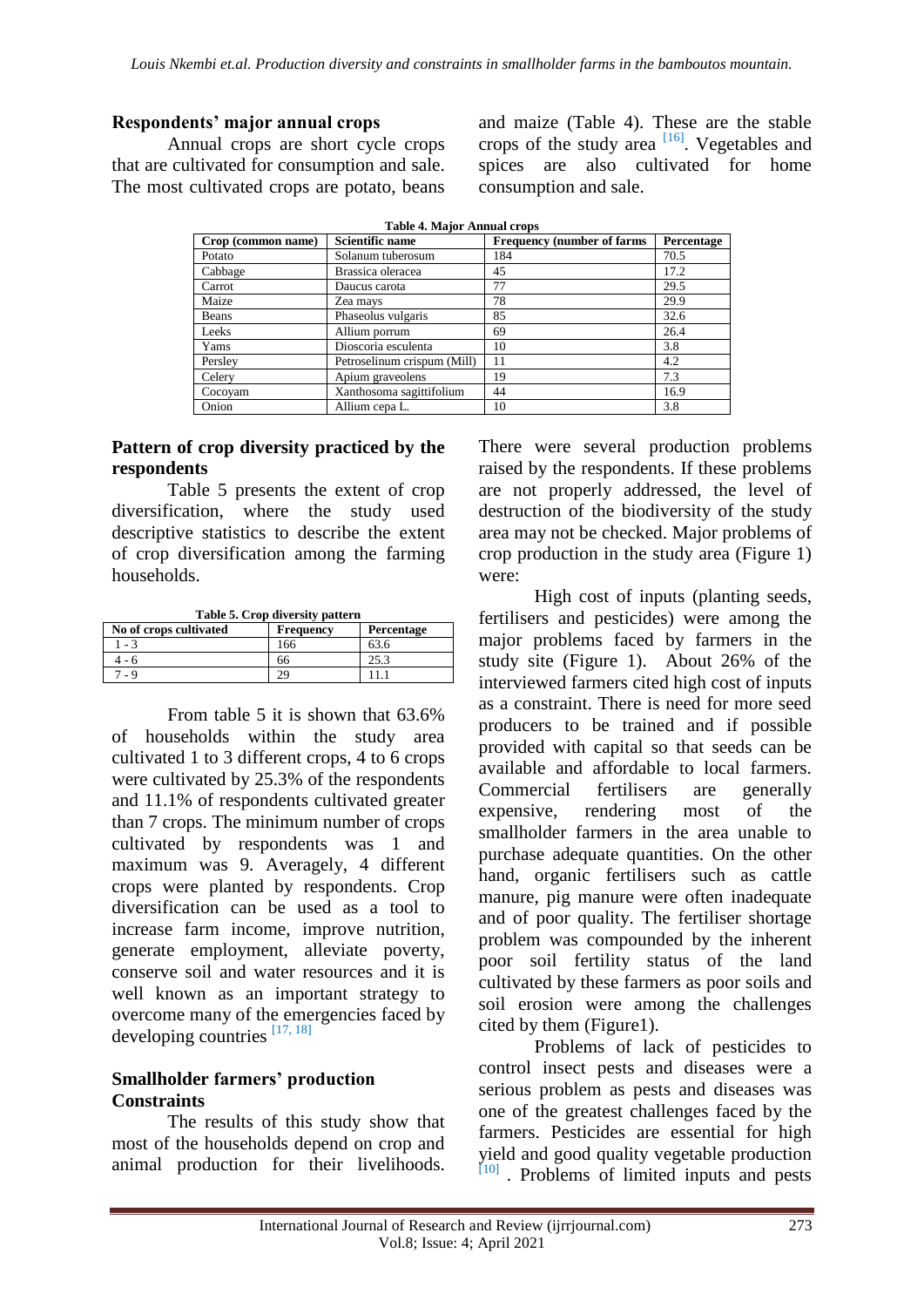and disease could account for the overall low yields cited as a constraint for these farmers.



**Figure 1. Crop production problems in the study area**

Bad roads were the most cited (40%) constraint. Bad roads could account for the high post harvest loss and transportation cost. Harvested crops will not reach the market on time and with bad roads, farmers are asked to pay more money for transportation.

Climate change cited as a constraint by 14% of the respondents, has been associated to irregular rainfall, which can lead to crop failure especially in the study area where farmers have little or no irrigation facilities. Although a few persons mentioned animal ravaging as a constraint, it is important to look for a means to reduce it especially if the flora and fauna of this ecosystem is to be restored. When farmers' crops are destroyed by animals, there will be a tendency for the farmers to kill the animals. More so farmer grazer conflict must be avoided for peaceful coexistence. Lack of capital and low market prices were also cited as constraints. Access to markets is an essential requirement for the poor in rural areas to enjoy the benefits of agricultural growth. Limited access to agricultural markets by smallholder farmers in rural areas represents one of the most important challenges confronting policy makers in developing countries . Formation of cooperatives could address the problems of low market prices and lack of capital. Farmers can sell their produce through cooperatives where the price will be better and they can borrow capital as members of the cooperatives.

If these problems are not addressed fully or partially, they will lead to more serious production and post-harvest losses, thereby impacting negatively on household incomes and food supplies. There is need for extension agencies and other stakeholders such as NGOs to assist farmers to tackle the above-mentioned problems.

The greatest problem faced by smallholder farmers in animal production is pests and diseases (cited by 30% of the respondents) (Figure 2). This is further aggravated by poor veterinary services. Similar constraints were encountered by rural farmers in Adamawa State, Nigeria<sup>[\[20\]](#page-8-0)</sup> . Pests and diseases have been found as key threats that impact agriculture in developing countries<sup>[\[21\]](#page-8-1)</sup>.

If training institutions are built and farmers trained on long or short term, it will go a long way to solve the problems cited by farmers. Farmers will be trained on local production of feed which will solve the problem of lack of feed. Adequate training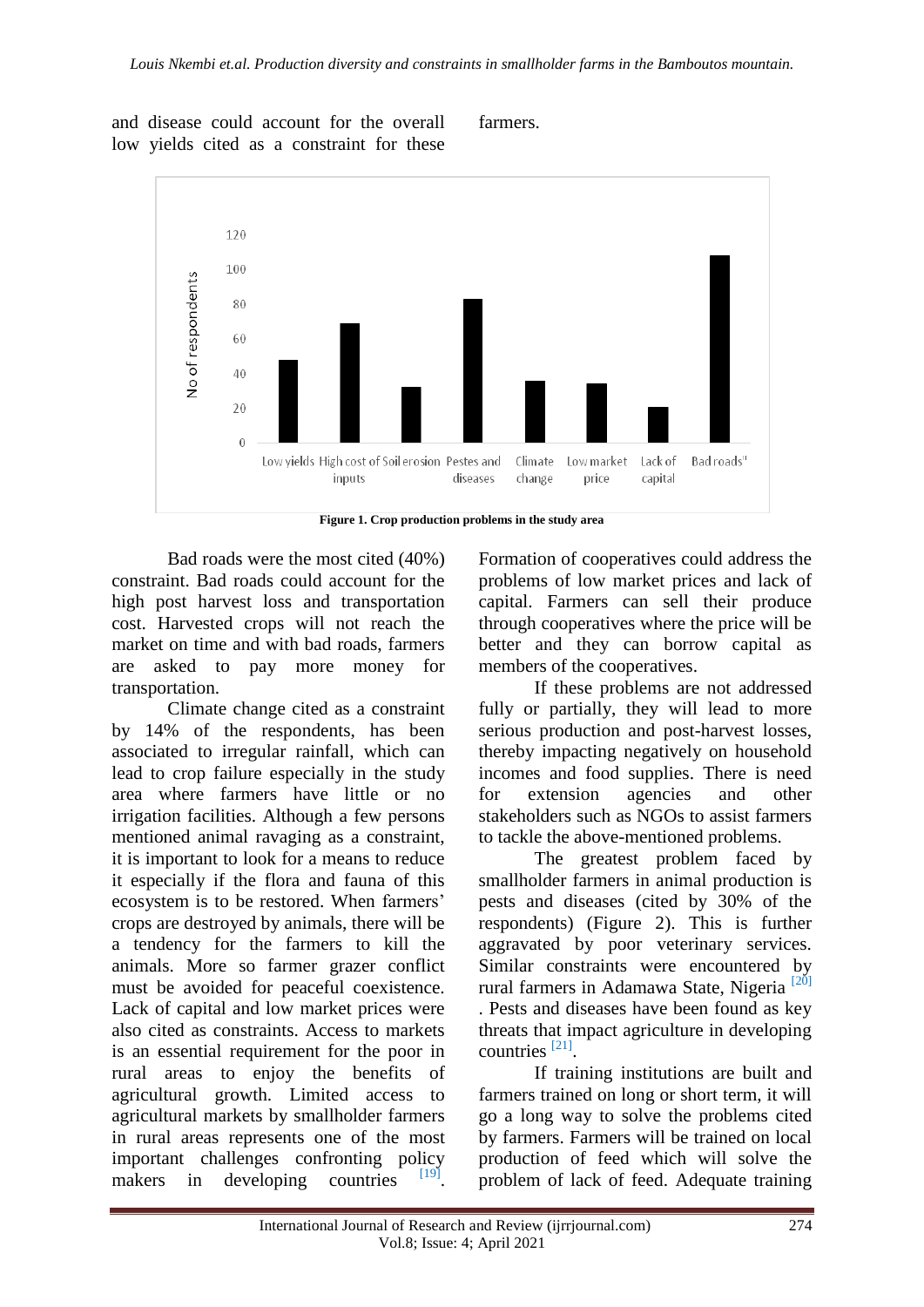will enable farmers to handle uncomplicated veterinary problems faced by their animals and birds.



**Figure 2. Animal production problems in the study area**

## **CONCLUSION**

This study documented production diversity in smallholder farms around the Bamaboutos Mountain. The smallholder farmers plant both annual and perennial crops that are either consumed, sold, used in medicine and/or as ornamentals. The outcome of the study suggests that crop diversification should be encouraged in the study area. The constraints face by these farmers in crop and animal production are many notably among them are; lack of inputs, pest and diseases, lack of technical know-how, bad roads and lack of capital. These identified constraints provide entry points for policy and stakeholder intervention, for sustainable livelihood development and a better management of the Mount Bamboutos ecosystem. Policy which improves rural farm household income should be put in place and activities that can help increase farm household offfarm income should be encouraged.

## **ACKNOWLEDGEMENTS**

The financial support from the Darwin Initiative and TreeSisters for the conduct of this study is greatly acknowledged. We thank the International Tree Foundation (ITF) for the technical

support offered during the execution of this project. We acknowledge the collaboration of the smallholder farmers in the Bamboutos Mountain.

## **Conflict of Interest:** None

**Source of Funding: Darwin Initiative and TreeSisters** 

## **REFERENCES**

- <span id="page-6-0"></span>1. Adjimoti G O, Kwadzo G T. Crop diversification and household food security status: evidence from rural Benin. Agriculture & Food security. 2018; 7:82.
- <span id="page-6-1"></span>2. Gbenga O, Opaluwa HI, Adedeji SO, Abdulrahman S. Effect of crop diversity on rural farming household`s dietary diversity. Journal of Asian Rural Studies. 2020; 4(2): 218-229.
- <span id="page-6-2"></span>3. Toledo A, Burlingame B. Biodiversity and Nutrition: A Common Path towards Global Food Security and Sustainable Development. Journal of Food Composition and Analysis. 2006; 19: 477-483
- <span id="page-6-3"></span>4. Van der Waals JE Korsten L, Slippers B. Genetic Diversity among Alternaria solani Isolates from Potatoes in South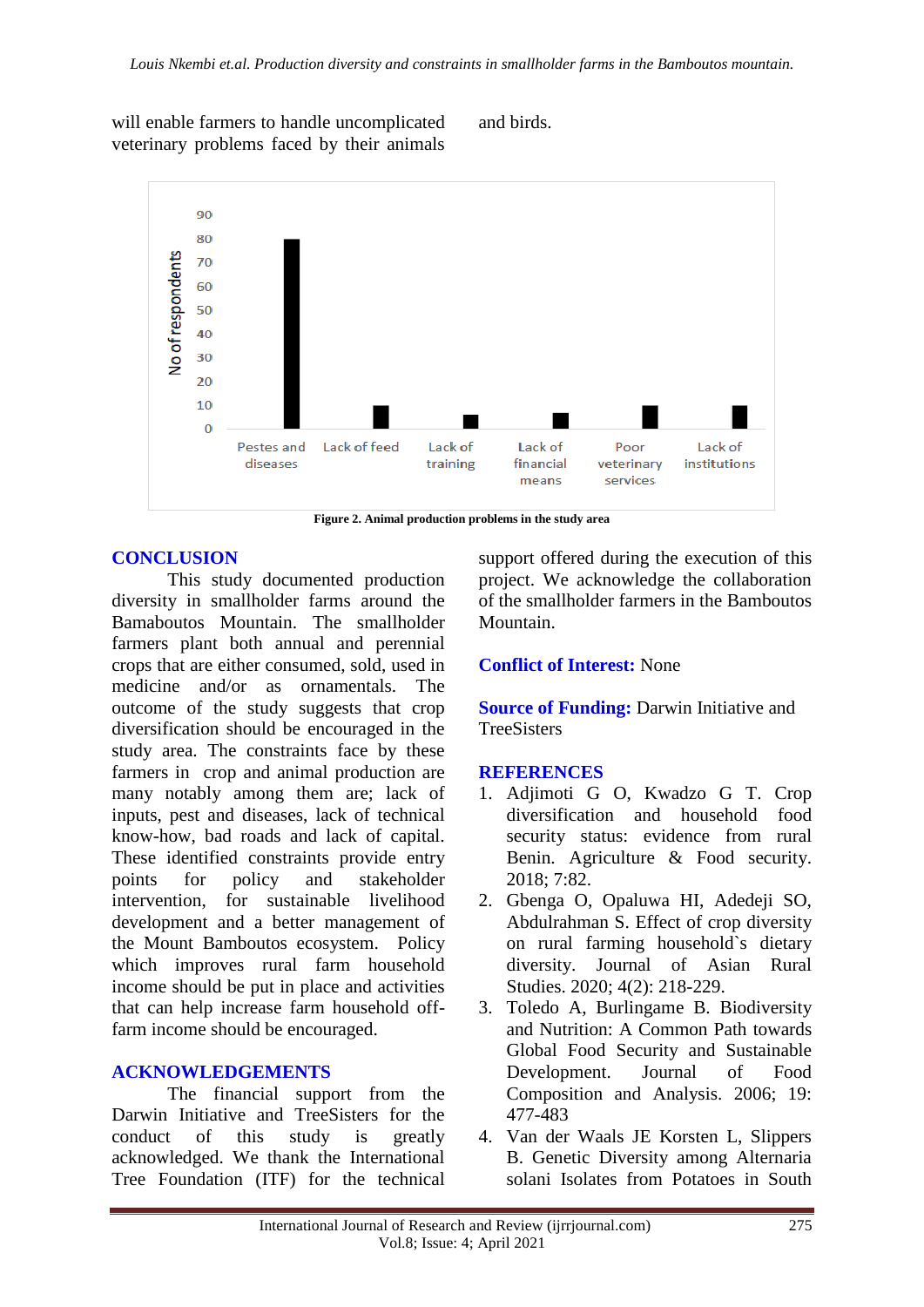Africa. Plant Disease. 2004; 88: 959- 964.

[http://dx.doi.org/10.1094/PDIS.200.](http://dx.doi.org/10.1094/PDIS.200)

- <span id="page-7-0"></span>5. van Niekerk C, Hettie S, Hall N, Beulah P. The role of Biodiversity in Food Security and Nutrition: A potato Cultivar case study. Food and Nutrition Sciences. 2016; 7: 371-382.
- <span id="page-7-1"></span>6. Moretti C L, Mattos L M, Calbo AG, Sargent SA. Climate Changes and Potential Impacts on Postharvest Quality of Fruit and Vegetable Crops: A Review. Food Research International. 2010: 43: 1824-1832. [http://dx.doi.org/10.1016/j.foodres.2009.](http://dx.doi.org/10.1016/j.foodres.2009.10.01) [10.01.](http://dx.doi.org/10.1016/j.foodres.2009.10.01)
- <span id="page-7-2"></span>7. FAO, IFAD, & WFP. The state of Food insecurity in the world. Meeting the 2015 international hunger targets: taking stock of uneven progress. Rome; 2015. [http://www.fao/3/a-i4646e.pdf.](http://www.fao/3/a-i4646e.pdf)
- <span id="page-7-3"></span>8. MINADER, Stratègie de Développement du Secteur Rural (SDSR), Synthèse du Volet Agriculture et Développement Rural. In Stratègie de Développement du Secteur Rural (SDSR), synthèse du Volet Agriculture et Dévelopment Rural, Yaoundé, Cameroun, MINADER, 57, 2006.
- <span id="page-7-4"></span>9. Yengoh GT, Ardö J. Crop yield gaps in Cameroon. *AMBIO*. 2014; 43: 175 - 190. DOI 10.1007/s13280-013-0428-05.
- <span id="page-7-5"></span>10. Makuvaro V, Walker S, Munodawafa A, Chagonda I, Masere R, Murewi C, Mubaya C. Constraints to crop production and adaptation strategies of smallholder farmers in semi –arid central and Western Zimbabwe. African Crop Science Journal. 2017;25(2): 221- 235
- <span id="page-7-6"></span>11. Tankou, C.M., de Snoo, G.R., de Iongh, H.H. and Persoon G. Soil Quality Assessment of Cropping Systems in the Western Highlands of Cameroon. [International Journal of Agricultural](https://scialert.net/jhome.php?issn=1816-4897)  [Research.](https://scialert.net/jhome.php?issn=1816-4897) 2013; 8(1):1-16.
- <span id="page-7-7"></span>12. Sibahatu KT, Krishna VV, Qaim M. Production diversity and dietary diversity in smallholder farm households. Proceedings of the National

Academy of Sciences, USA. 2015; 112:10657-10662.

- <span id="page-7-8"></span>13. Mawunu M, Eduardo A, Balomba P, Asaph M A, Gedeom B, Koto-te-Nyiwa N. Food security and Livelihood of Rural Households of Songololo Territory in Kongo Central Province, Democratic Republic of Congo. International Journal of Health Economics and Policy. 2017; 2(3):97- 103.
- <span id="page-7-9"></span>14. Jayne TS, Zulu B, Mather D, Mghenyi E, Chirwa E, Tschirley D. 2005). Maize marketing and Trade Policy in a Propoor Agricultural Growth Strategy: Insights from Household surveys in Eastern and Southern Africa. A paper prepared for conference "Towards improved maize marketing and Trade policies in the Southern Africa Region" Sponsored by FANRPAN/ Rocker Feller Foundation, Pretoria, South Africa, June 21-22.2005.
- <span id="page-7-10"></span>15. Geremew M J, Akalu D S, Beneberu A W. Determinants of household dietary diversity in Yayu Biosphere Reserve, Southwest Ethiopia. Ethiopian Journal of Science and Technology. 2019; 12(1): 45-68.
- <span id="page-7-11"></span>16. Tabi FO, Bitondo D, Yinda GS, Kengmegne SSA and Ngoucheme M. Effect of long- term integrated soil fertility management by local farmers on nutrient status of a Typic Dystrandept under potato-based cropping system. International Research Journal of Agricultural Science and Soil Science. 2013; 3(4): 134-140.
- <span id="page-7-12"></span>17. Joshi PK, Gulati A, Birthal SP, Laxmi T. Agricultural diversification in South Asia: patterns, determinants and policy Implications. Economic and Political Weekly. 2004; 39(24): 2257-2467.
- <span id="page-7-13"></span>18. Frison EA, Cherfas J, Hodgkin T. Agricultural biodiversity is essential for a sustainable improvement in food and nutrition security. Sustainability. 2011; 3:238-253.
- <span id="page-7-14"></span>19. Baloyi J K. An analysis of constraints facing smallholder farmers in the